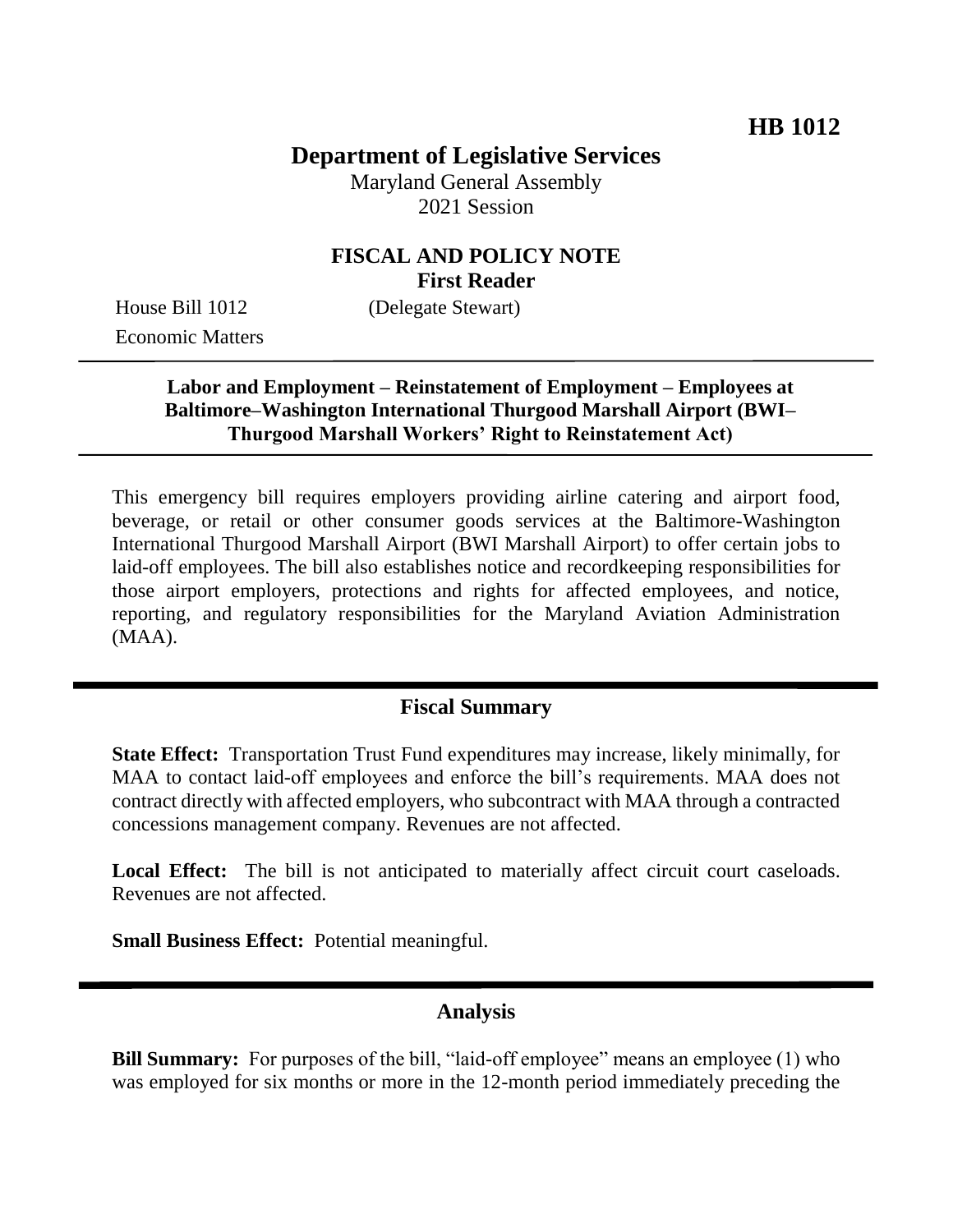date of the layoff and (2) whose most recent separation from active service occurred after January 31, 2020, and was due to a government order, lack of business, or a reduction in force for other economic, nondisciplinary reasons. "Employer" means an airport hospitality operation or airport service provider employer, as defined by the bill, at the BWI Marshall Airport, which includes changes in ownership or ownership structure if the new employer is conducting the same or similar operations as were conducted before January 31, 2020.

Broadly, the bill:

- requires airport hospitality operation employers and airport service provider employers at BWI Marshall Airport to (1) offer jobs that become available to qualified laid-off employees; (2) provide laid-off employees with written notice of the layoff using specified processes and including specified information; (3) provide specified information about laid-off employees to MAA; and (4) maintain records with specified information about all laid-off employees;
- prohibits these airport employers from taking specified adverse actions against an employee for using the rights and privileges granted under the bill;
- authorizes the bill to be enforced through a civil action brought by MAA or by one or more employees, as specified;
- requires MAA to (1) adopt regulations to implement the bill and (2) notify laid-off employees about their rights under the bill and other specified information; and
- authorizes MAA to provide a laid-off employee's contact information to third-party entities providing navigation and other social services.

A discussion of each component of the bill can be found below in the following sections.

# *Requirements for Airport Employers*

*Offering of Jobs to Laid-off Employees:* An employer must offer a laid-off employee all job positions that become available and for which the laid-off employee is qualified. An offer must made in writing, by registered mail, and, in some cases, by email and text message, as specified. A laid-off employee must be given 10 days after the date the offer is received to make a determination.

A laid-off employee is qualified for a position if the employee (1) held the same position or a similar position with the employer at the time of the employee's most recent separation from employment or (2) would be qualified for the position with the same training provided to a new employee hired for that position. An employer must offer a position to a laid-off employee who meets the first criteria and, if the position is unfilled, then offer a position to a laid-off employee who meets the second criteria. When more than one employee is entitled to a preference for a position, an employer must offer the position to the laid-off

HB 1012/ Page 2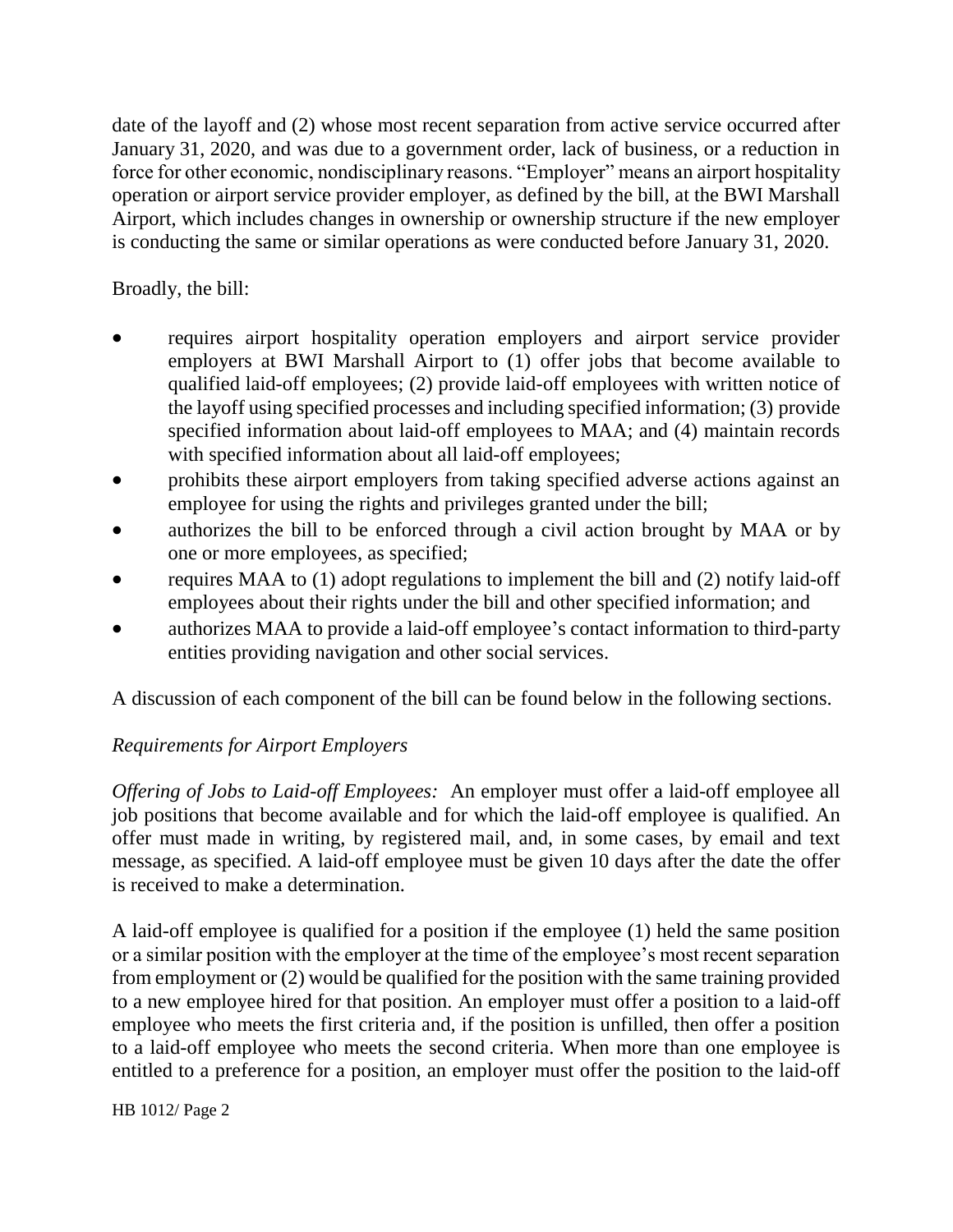employee with the longest record of service with the employer. If more than one employee meets these priority requirements, an employer may make simultaneous conditional offers of employment, as specified. If an employer declines to reinstate a laid-off employee due to lack of qualification, the employer must notify the laid-off employee in a specified manner.

*Notice to Laid-off Employees:* An employer must provide a laid-off employee with written notice of the layoff either in person or by mail and, in some cases, email and text message. The notice must include specified information and be in a language understood by the laid-off employee.

The notice must be provided at the time of the layoff; however, if the layoff occurred before the bill takes effect, notice must be provided to a laid-off employee within 20 days after the effective date of the bill.

*Notice to the Maryland Aviation Administration:* At the time an employer lays off employees, the employer must provide to MAA specified contact information about each laid-off employee and information about the layoff.

*Recordkeeping:* An employer must retain specified records for each laid-off employee for at least two years. Among other things, the records must include specified contact information about the employee and information about the employee's position with the employer.

# *Adverse Actions by Airport Employers*

An employer may not terminate, refuse to employ, reduce compensation for, or otherwise take any adverse action against an individual for seeking to enforce the individual's rights under the bill by any lawful means, participating in proceedings related to the bill, opposing any practice prohibited by the bill, or otherwise asserting the individual's rights under the bill. The protection applies to any individual who mistakenly, but in good faith, alleges noncompliance with the bill.

There is a rebuttable presumption that an employer's action has violated the bill when a laid-off employee has exercised rights or alleged in good faith that the employer did not comply with the bill and the employer subsequently took adverse action against the employee within 60 days. Once there is a rebuttable presumption, an employer must prove that the sole reason for the action was a legitimate business reason. A laid-off employee may rebut the employer's asserted legitimate business reason by showing that it was a pretext.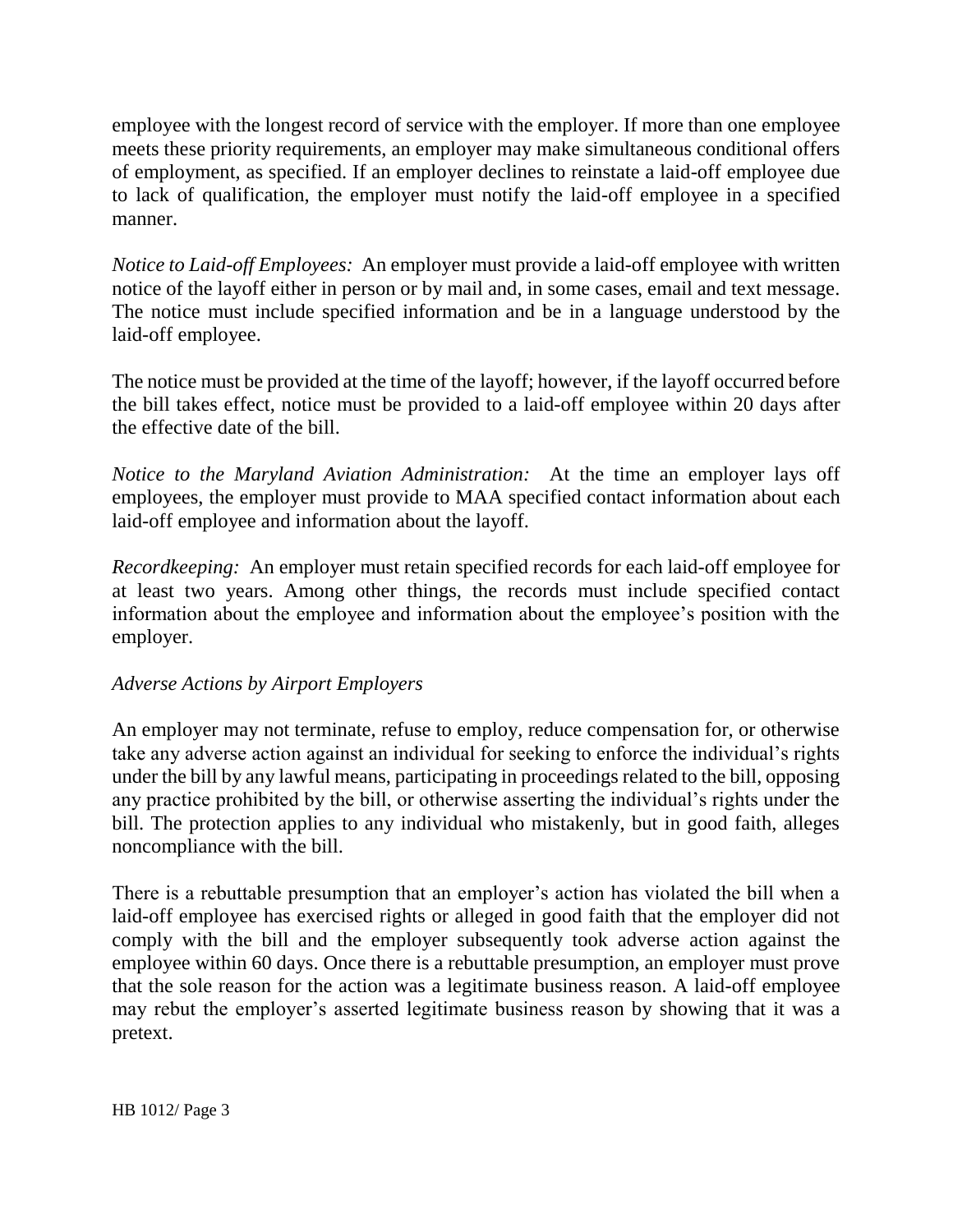### *Enforcement of the Bill via Civil Action*

The bill may be enforced in a civil action in an appropriate circuit court brought by MAA or by one or more employees for and on behalf of themselves or other similarly situated employees, or the employee or employees may designate an agent or representative to maintain an action for and on behalf of all similarly situated employees. The bill establishes the corrective actions a court may take in its findings, including compelling compliance from the employer and awarding back pay to a laid-off employee.

### *Responsibilities for the Maryland Aviation Administration*

MAA must use the information provided to it by employers to contact laid-off employees about their rights under the bill and other State and local programs and services from which they may benefit. At the request of a laid-off employee, MAA may provide the laid-off employee's contact information to third-party entities providing navigation and other social services.

In addition, MAA must adopt regulations to carry out and enforce the bill's requirements. By December 31, 2022, MAA must report to the General Assembly on the effectiveness of the bill in promoting employment stability and must advise the General Assembly on the need for any further legislative action.

**Current Law:** MAA, as a unit of the Maryland Department of Transportation, has responsibility for fostering, developing, and regulating aviation activity throughout the State. MAA is responsible for operating, maintaining, and developing BWI Marshall Airport (a State-owned airport) as a major center of commercial air carrier service in the State.

**Small Business Effect:** Small business entities that provide airport hospitality operations and airport services are directly affected by the bill. While these businesses can likely maintain the records required by the bill and provide notice to employees with minimal impact, the timeframe associated with employment offers may significantly affect these businesses. Specifically, MAA advises that turnover is high in the affected concession positions, and the 10 days that employers must give laid-off employees to determine whether they want to fill a position could result in business disruption.

# **Additional Information**

**Prior Introductions:** None.

**Designated Cross File:** None.

HB 1012/ Page 4